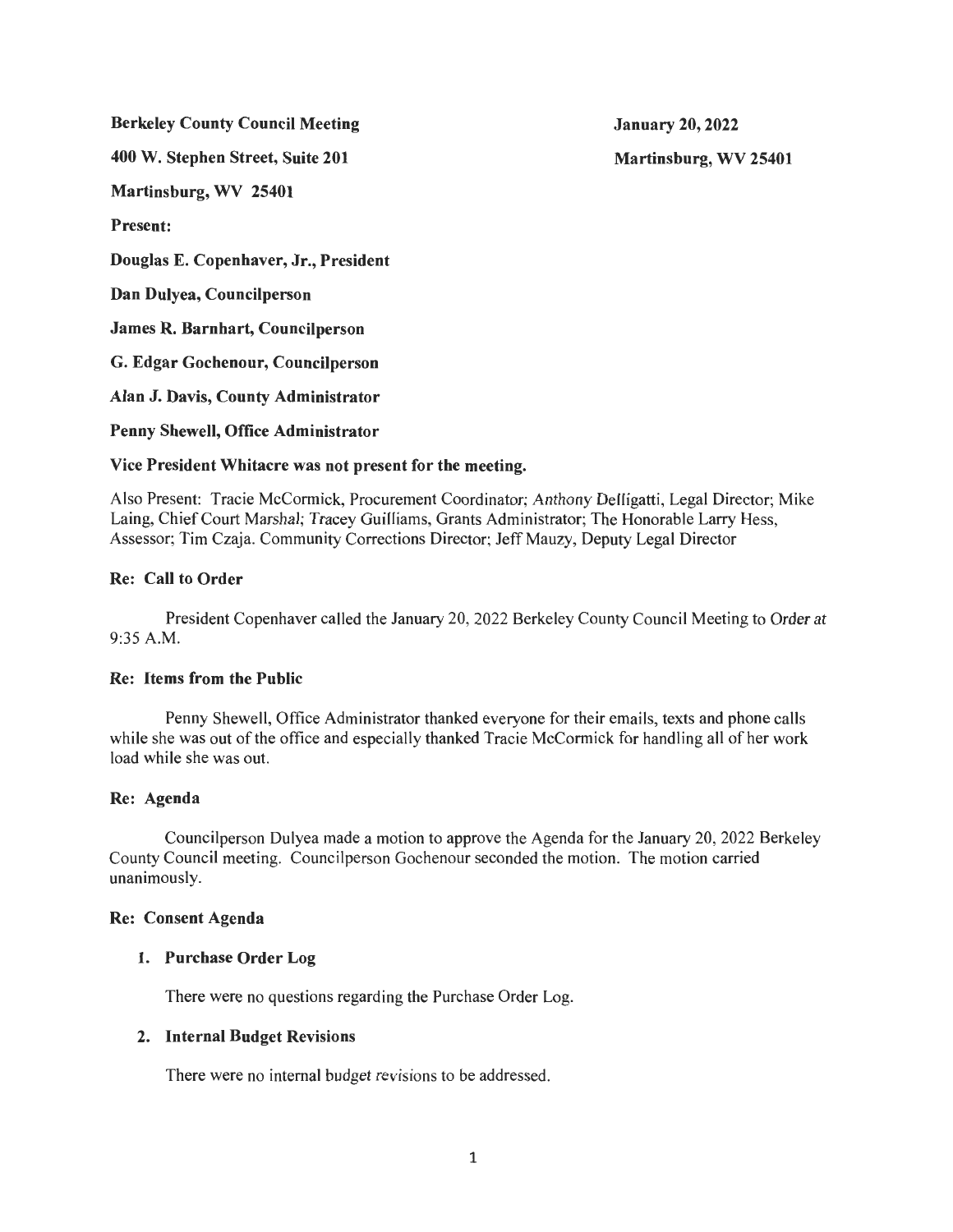## **3. Changes in Status**

President Copenhaver stated that a new hire recommendation was received from the Honorable Sheriff Nathan Harmon for John Giangola, IV as a Deputy effective February I, 2022 with an annual salary of \$54,495 and David Knotts and Eric Milburn as Deputies effective February I, 2022 with annual salaries of \$47,120.

President Copenhaver stated that a new hire recommendation was received from Tim Czaja, Community Corrections Director for Adrianna Villareal as a Recovery Technician effective January 31, 2022 with an annual salary of  $$37,509$ .

President Copenhaver stated that a new hire recommendation was received from the Honorable Larry Hess, Assessor for Hannah Bicking as a Clerk effective January 10, 2022 with an annual salary of \$41,600.

President Copenhaver stated that a new hire recommendation was received from the Honorable Elaine Mauck, County Clerk for Thomas Guilliams as a Clerk in Voter's Registration effective February 1, 2022 with an annual salary of \$31 ,000 and Teri Mohler as a part time clerk in the County Clerk's Office effective February 1, 2022 with an hourly rate of \$15.50.

President Copenhaver stated that a change in status was received from Tim Czaja, Community Corrections Director for Julie McDaniel to change from a Peer Recovery Coach at the Recovery Resource Center to a Case Manager at the Day Report Center effective February 1, 2022 with a salary change from \$37,509 to \$44,066.

President Copenhaver stated that change in status's were received from the Honorable Catie Delligatti, Prosecuting Attorney for James Lyons to change from Legal Assistant to Felony Legal Assistant effective February 1, 2022 with an annual salary change from \$35,000 to \$38,500; Haley Pacheco to receive an increase from \$36,000 to \$38,000 effective February 1, 2022 for taking on additional duties and Linda Robinson to increase from \$40,000 to \$42,000 effective February I, 2022 for taking on additional duties.

President Copenhaver stated that a letter of resignation was received from the Sheriff's Department from Deputy Matthew Clark effective January 11, 2022.

## **4. Approval of Minutes**

There were no changes to the January 13 , 2022 Berkeley County Council meeting minutes.

#### **5. Council Calendar**

President Copenhaver reviewed the Council calendar for the month of January.

Alan Davis, County Administrator stated that President Copenhaver and Vice President Whitacre would not be here for the February I or the February 3 meetings and President Copenhaver and Councilperson Dulyea would not be here for the February 10 meeting and determined that there would be a quorum for these meetings.

#### **6. Board and Commission Calendar**

President Copenhaver reviewed the Board and Commission calendar for the month of January.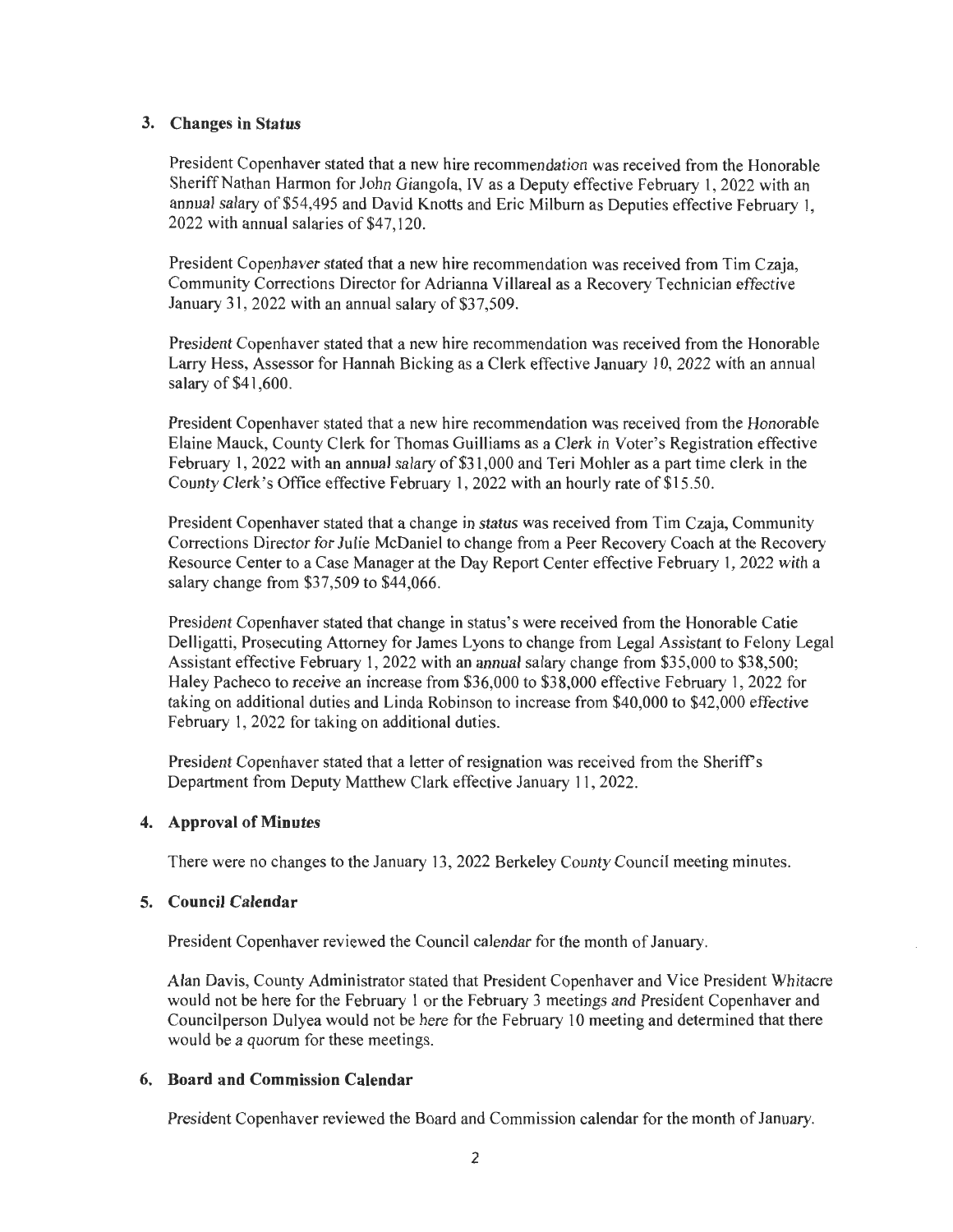### **7. Cancelled Check Request**

#### **Re: Consent Agenda Approval**

Councilperson Gochenour made a motion to approve the Consent Agenda for the January 20, 2022 Berkeley County Council meeting. Councilperson Barnhart seconded the motion. The motion carried unanimously.

## **Re: Correction of Assessment Logs, Apportionment of Assessments, Deconsolidation and Consolidation of Properties Applications** - Assessor's **Office**

The Honorable Larry Hess, Assessor appeared before the Council and presented seven personal tax exonerations for reason of office error totaling \$1 , 129.75.

Councilperson Dulyea made a motion to approve the seven (7) personal tax exonerations for reason of office error totaling \$1 , 129.75. Councilperson Barnhart seconded the motion. The motion carried unanimously.

#### **Re: Board Meeting Reports**

Councilperson Barnhart reported that he had no meetings this week.

Councilperson Dulyea reported that he attended the Main Street Martinsburg meeting where they reported an enormous amount of activity and recapped the latest events. He also reported that they are in the beginning stages of the wine festival.

Councilperson Gochenour reported that he attended the Planning Commission meeting where five (5) public hearings were held. He also attended the Parks & Recreation board meeting and reported that the programs were doing well and finances were good although not back to pre-covid. Councilperson Gochenour reported that he attended the Public Service Sewer District meeting and reported that twenty six (26) out of forty two (42) homes in Timberwalk were now connected to the sewer system.

President Copenhaver reported that he attended the Fire Board meeting where finances look good. He reported that Baker Heights VFD is expected to be done by the end of next month. He also reported that he participated in a ZOOM call with Mr. Davis with the Chamber of Commerce on the 2021 accomplishments of the county and the goals for 2022. He also stated that Sheriff Harmon participated in the call and spoke about the good working relationship with the Sheriff's Department and the County Council.

### **Re: Board Vacancies**

Councilperson Gochenour requested to have a letter sent to Todd Funkhouser thanking him for his service on the Historic Landmarks Committee. He also requested to have Charles "Chip" Hensell scheduled for an interview as a candidate for the Parks & Recreation board.

President Copenhaver stated that a letter was received from H.D. Boyd, Chairman and the Board of Directors of the Roundhouse Authority to remove Douglas Long from the Roundhouse Authority.

Councilperson Dulyea made a motion to remove Douglas Long from the Roundhouse Authority. Councilperson Gochenour seconded the motion. The motion carried unanimously.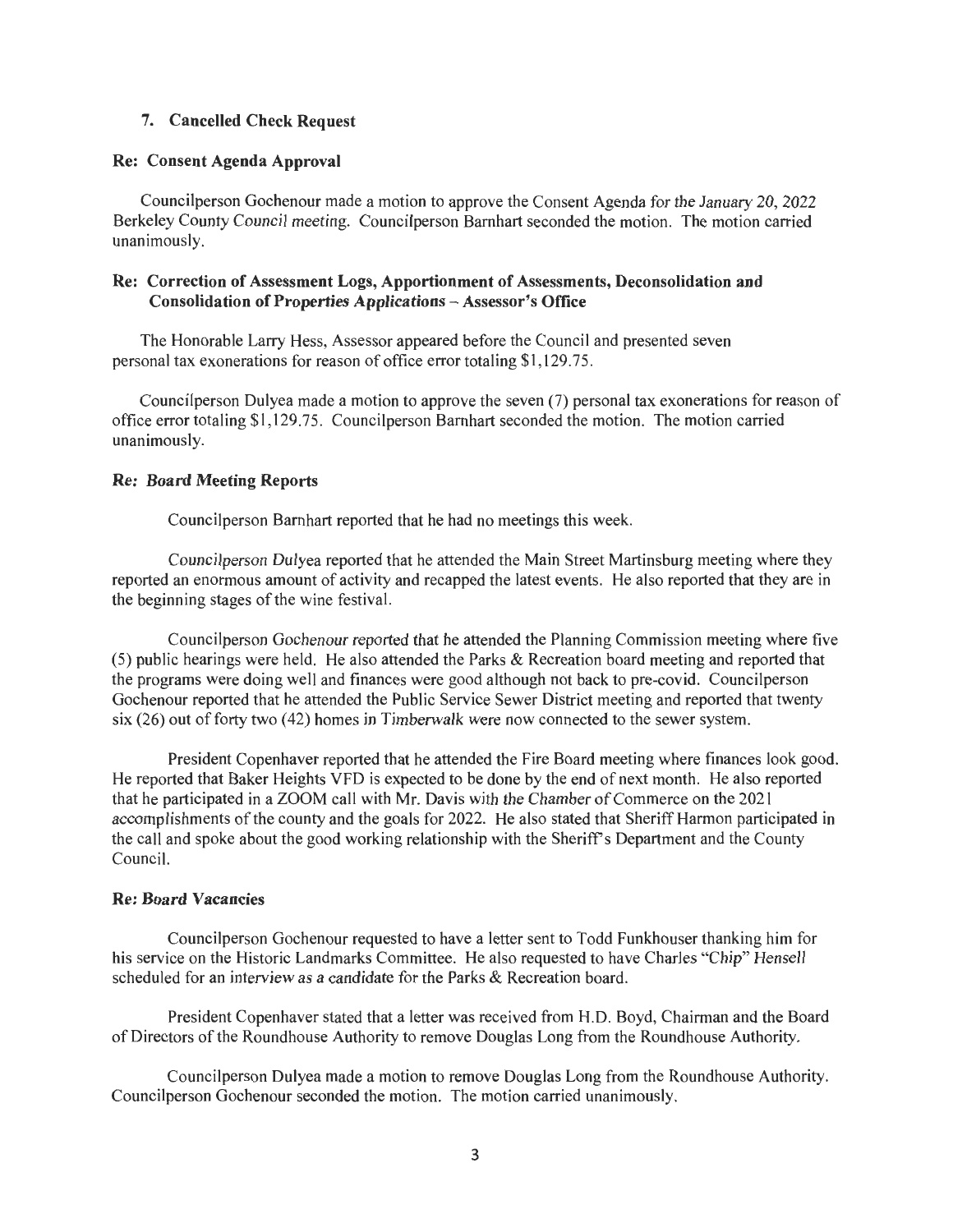### Re: Jo Elliott, Executive Director, Community Alternatives to Violence FY2022-23 Budget Presentation

Jo Elliott, Executive Director, Community Alternatives to Violence appeared before the Council and presented their FY2022-23 budget presentation requesting \$15,000. She reviewed the programs offered and the services provided. She stated that the program currently has 160 participants.

### Re: Amy Orndoff, Executive Director, Berkeley Senior Services FY2022-23 Budget Presentation

Amy Orndoff, Executive Director, Berkeley Senior Services appeared before the Council and presented their FY2022-23 budget presentation requesting \$70,000. Ms. Orndoff reviewed the programs and services offered at the Senior Center, and the number of meals provided.

## Re: Gretchen Fry, Martinsburg-Berkeley County Public Library FY2022-23 Budget Presentation

Gretchen Fry, Martinsburg-Berkeley County Public Library appeared before the Council and presented their FY2022-23 requesting \$867,787. Ms. Fry reviewed the programs and the services offered at the library. She also spoke regarding the County's 250<sup>th</sup> Anniversary celebration and the display at the library. Ms. Fry spoke in regards to needed upgrades for the facility.

## Re: Mike Laing, Chief Court Marshal FY2022-23 Budget Presentation

Mike Laing, Chief Court Marshal appeared before the Council and presented and reviewed the Court Security and Litter Control budgets for FY2022-23 reviewing each line item. Mr. Laing also presented Re-Classifications for two (2) employees.

## Re: Janelle Sperry, Historic Morgan Cabin Association FY2022-23 Budget Presentation

Janelle Sperry, Historic Morgan Cabin Association appeared before the Council and presented their FY2022-23 budget presentation requesting \$8,000. Ms. Sperry reviewed the preservation of the Morgan Cabin and the work done by the volunteers. She also reported that they became their own 501C3 in December, 2021.

## Re: Tracey Guilliams, Grants Administrator

Resolution of Support FY2023 WV Community Corrections Grant Support of Application for the FY2023 Competitive Solicitation Advancing Interventions to Mitigate Substances (AIMS) in Washington/Baltimore HIDTA Communities Support of Application FY2023 WV Justice Reinvestment Initiative Treatment Supervision Grant Program

Tracey Guilliams, Grants Administrator appeared before the Council and presented a Resolution of Support for the FY2023 WV Community Corrections Grant stating this would be a 30% match for the DRC and Home Confinement and reviewed what the grant would cover.

Councilperson Gochenour made a motion to approve the Resolution in Support of the FY2023 WV Community Corrections Grant. Councilperson Dulyea seconded the motion. The motion carried unanimously.